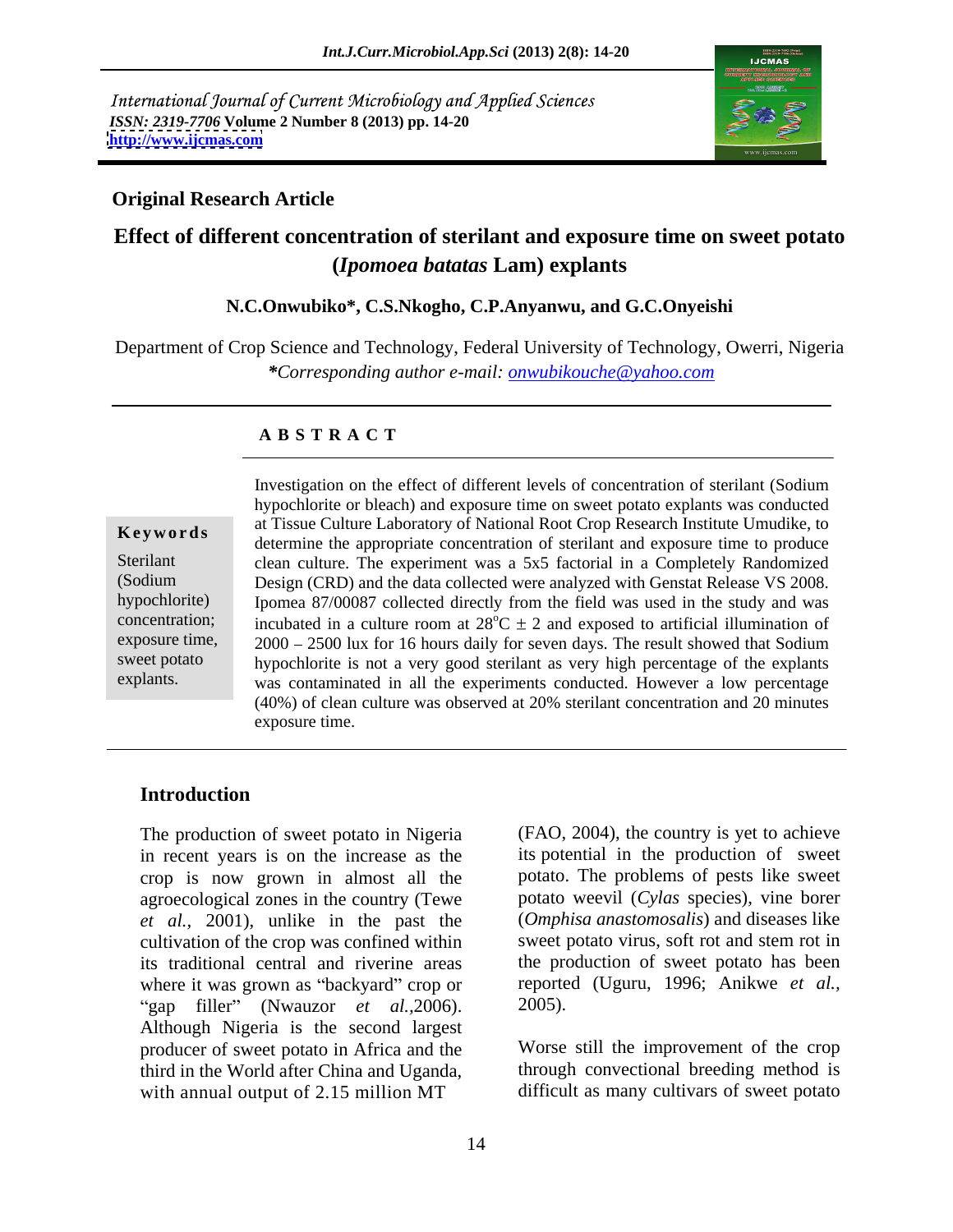not only produce defective pollen, but also

Tissue culture technique has been found valuable in the development of crops that seriousness of its consequences, and this provide better yield, more nutritious foods, tolerate drought, resist pests and disease causing organism, and survive in hash environments (Onwubiko and Mbanaso, culture should be effective, cheap, 2006). Its successful application in the available and non-toxic. An effective improvement of potato and other crops chemical(or sterilant) is one that is strong like cassava, garlic and ginger has been enough to inhibit the growth of disease reported (Ketchum *et al.,* 1987; Pierik, causing microorganisms even in small 1987). However this technique is faced quantity and at the same time will not with the problem of infection. injure the explants. Hence it is important Contamination is one universal problem in to determine the appropriate concentration tissue culture studies and it is experienced of the sterilant and exposure time inorder in all tissue culture laboratories and to standardize the sequence of using workers. Generally, there are four possible sterilants to minimize explants injury for sources of contaminants; the plant which better result. Therefore this study was set may be internal or external, the nutrient up to determine the appropriate media that may be insufficiently sterilized, concentration of sodium hypochlorite the air and the research worker who may (commonly known as bleach) and be inaccurate. The adverse effect of exposure time for best sterilization contaminants in tissue culture experiments protocol in *in vitro* culture of sweet potato include; loss of valuable products, time, efforts, money, inaccurate or erroneous experimental results due to alteration of growth and characteristics of culture, personal embarrassment, etc. While some This study was carried out in the Tissue contaminants are visible which include Culture Laboratory of National Root Crop bacteria, yeast and fungi, others are hidden Research Institute, Umudike in Abia State or cryptic and are often difficult to detect, located on latitude 050 29 north and causing most serious problems. In the latter group are toxic chemicals, viruses, level. The experimental design was a parasites, insects, mycoplasma and other Complete Randomized Design (CRD) in a cell lines. Again, culture contaminants  $\begin{array}{c} 5 \times 5 \end{array}$  factorial replicated 5 times. The may be categorized into biological or treatment combinations were derived from

Maintaining an aseptic or sterile condition and 30 %) and exposure time has been identified as essential in (Chawla, 2003; Badoni and Chauhan, 2010). The desire of every researcher in The sweet potato explants used in the

are self and cross incompatible. contamination cannot be eliminated totally prevent contaminations. Unfortunately but can only be managed to reduce both the frequency of occurrence and the be achieved through chemical sterilization (Pierik, 1987). Chemicals used in sterilization of materials for tissue up to determine the appropriate concentration of sodium hypochlorite (commonly known as bleach) and explants.

# **Materials and Methods**

chemical. five different levels of concentrations of successful tissue culture procedure of 25 treatment combinations. longitude 07 0 33' east at 122 m above sea treatment combinations were derived from sterilant (0 %,5 %,10 %,15 %,20 %,25 % and 30 %) and exposure time  $(0,10,15,20,$  and 25 minutes), giving a total

tissue culture studies is to eliminate or study were collected from the mother plant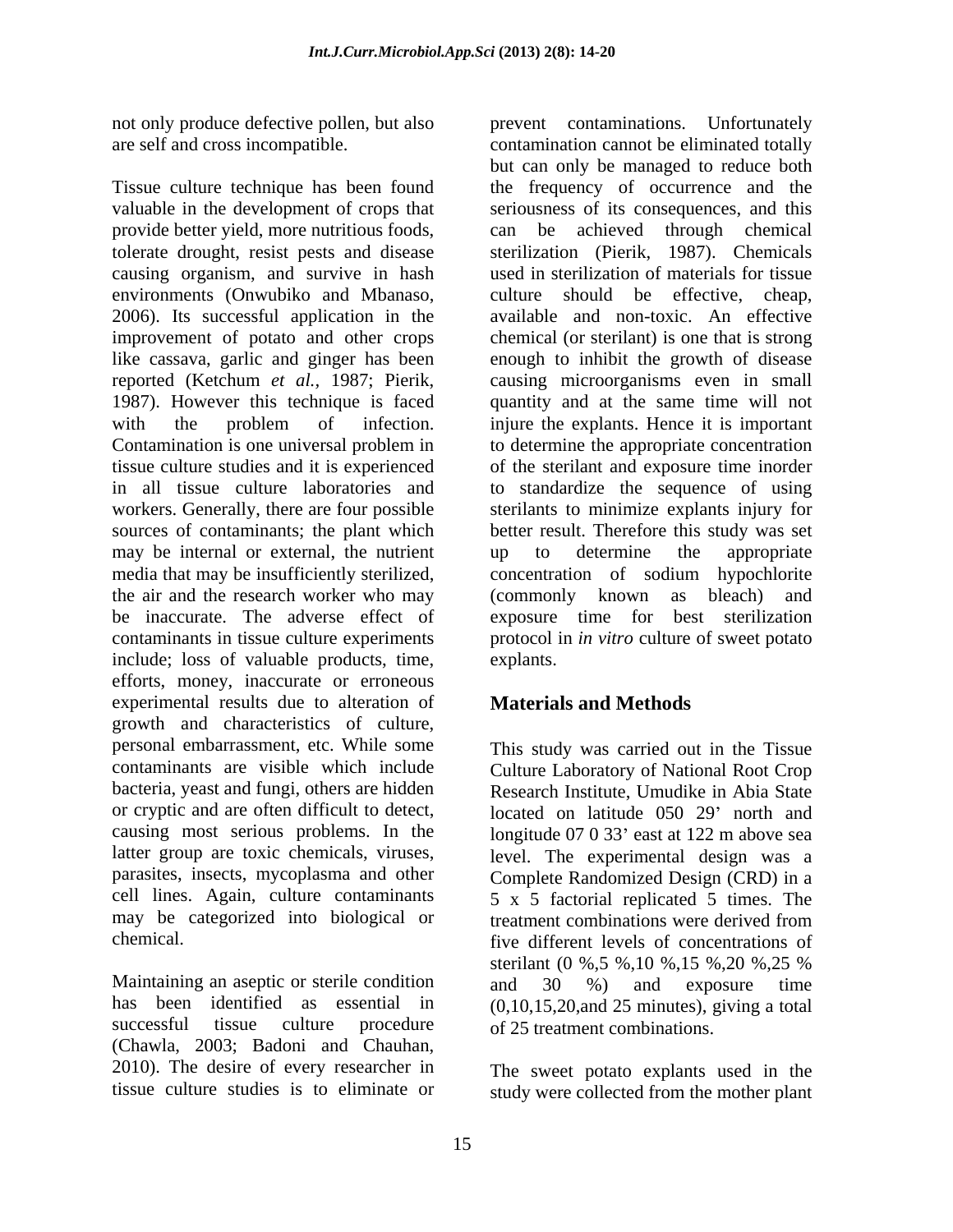is characterized by its high starch content, dry matter and root yield. They were of the total explants showing collected from the sweet potato nursery contamination, slightly contaminated under running water prior to sterilization, room, where they were subjected to a sterile condition in a laminar air flow cabinet. **Example 2** and **Result and Discussion** 

The explants were distributed into sterile bottles and 70 % ethanol was added to The results on the effect of different remove impurities. A wetting agent, be exposed respectively after decanting the the explants and the explants were washed

using the surface sterilized explants and dipping directly into culture medium vessels containing macro and micro salts according to Murashige and Skoog (1962), iron salts, vitamins, myo-inositol, sucrose effect of different levels of sterilant and phytagel or gelrite. They were concentrations and exposure time on carefully labeled and incubated into the culture room at 28  $^{\circ}$ C  $\pm$  2 where they effect of the interaction of different received artificial illumination at 2000 sterilant concentrations and exposure time 2500 lux for sixteen hours daily. 5 on slightly contaminated culture was also explants were used in each treatment and the rate of contamination was determined 3 days after establishment. Table 3 below shows the result on

concentrations of sterilant and exposure were collected and analyzed using Genstat without contaminants or zero level of

of *Ipomoea batatas* 87/0087. This hybrid contamination, moderately contaminated farm in a water filled beaker and were kept culture is one with contaminated explants after which they were cut with their nodes ¾, and heavily contaminated culture is one and taken to the aseptic manipulation with above 3/4 of its total explants showing culture is one with less than or equal to  $\frac{1}{4}$ of the total explants showing contamination, slightly contaminated that are above  $\frac{1}{4}$  but less than or equal to contamination).

# **Result and Discussion**

Tween 20 was first added to the sterilant time on clean, slightly, moderately and (bleach which consists of 10% NaClO as heavily contaminated culture of potato its active constituents), before adding the explants are displayed in Tables 1 to 4. On sterilizing fluid to each sterile bottle clean culture, the different levels of according to its concentration and left to sterilant concentrations and time of ethanol. The sterilant was decanted from inhibition of microbes. Furthermore the thoroughly with sterile water. different levels of sterilant concentrations The initiation properly commenced by significantly affect the number of clean concentration of sterilant and exposure exposure did not significantly affect the effect of the interaction between the and exposure time did not also culture (Table 1).

> Similar to the result on clean culture, there was also no significant difference on the slightly contaminated culture. Again the insignificant (Table 2)

Data on the effect of different was no significant difference on the effect time on clean, moderately, slightly and concentrations and exposure time on heavily contaminated culture (see plate 1) moderately contaminated culture. Again Release 2008. (where clean culture is one concentrations and exposure time was not Table.3 below shows the result on moderately contaminated culture. There of different levels of sterilant the interaction between different sterilant significantly different.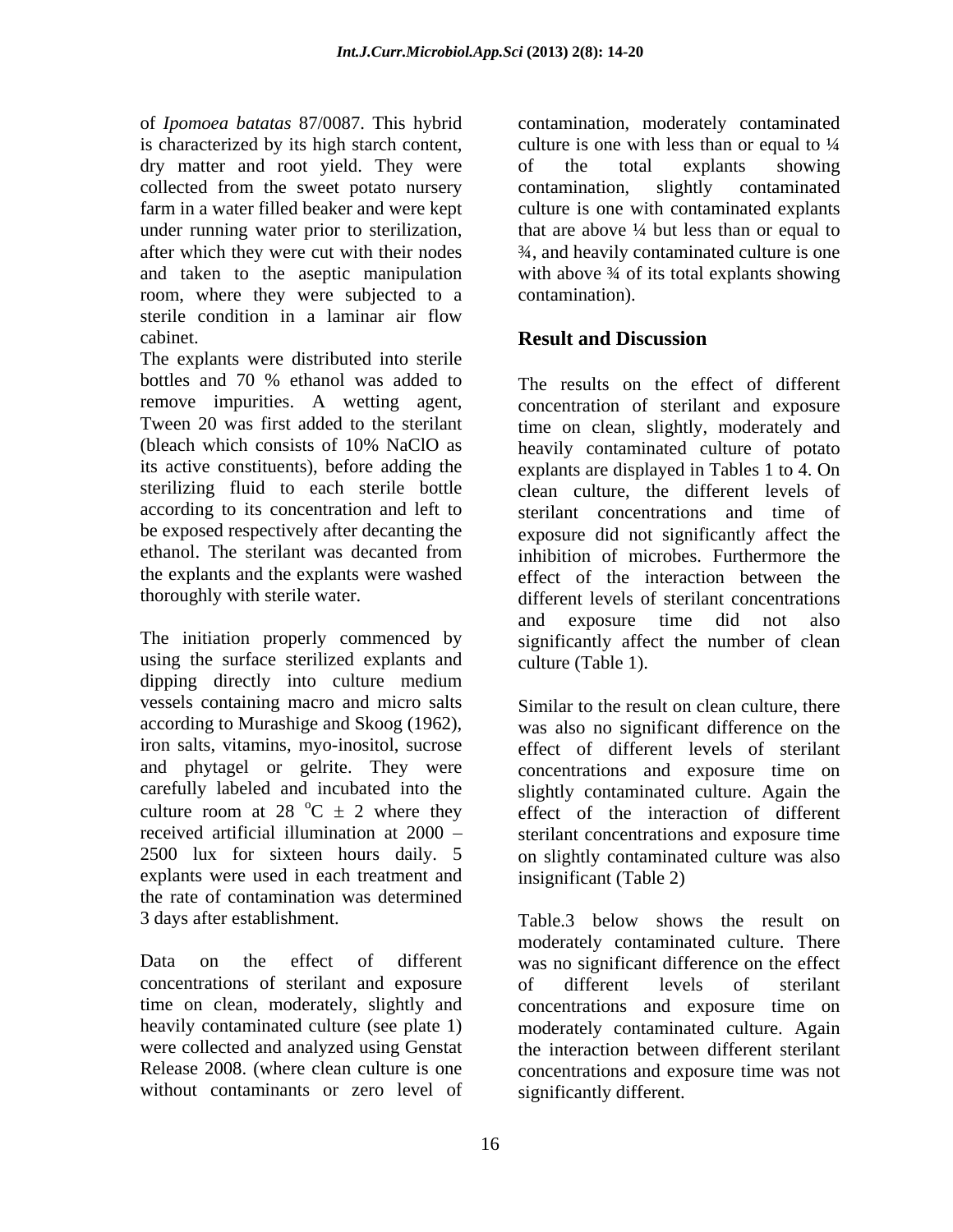

**Plate.1** Picture of (A) clean (B) moderately (C) slightly (D) heavily contaminated culture.

| <b>Table.1</b> The effect of sterilant concentration and exposure time on clean culture |  |  |  |
|-----------------------------------------------------------------------------------------|--|--|--|
|                                                                                         |  |  |  |

| <b>Sterilant concentration</b> $(\%)$ |                           |                                       |          |      |              |                    |  |
|---------------------------------------|---------------------------|---------------------------------------|----------|------|--------------|--------------------|--|
| Exposure time (mins)                  |                           |                                       |          |      |              | Mean time          |  |
|                                       | $\Omega$<br>v.vv          | 0.00                                  | $0.00\,$ | 0.00 | 0.00         | 0.00               |  |
|                                       | $\Omega$<br>v.vv          | 0.00                                  | 0.00     | 0.00 | 0.22<br>0.33 | 0.66               |  |
|                                       | $\Omega$<br>v.vv          | 267<br>$\overline{\phantom{a}}$       | 0.67     | 0.00 | 0.00         | 0.67               |  |
|                                       | $\Omega$<br>v.vv          | 0.22<br>0.33                          | 0.67     | 0.00 | 0.33         | 0.22<br>0.32       |  |
|                                       | $\alpha$ $\alpha$<br>v.vv | 0.67<br>$\mathbf{v} \cdot \mathbf{v}$ | 6.67     | 0.00 | 0.00         | 0.27<br>$V \sim I$ |  |
| Mean conc.                            | 0.00<br>v.vv              | $\sim$ $\sim$<br>0.73                 | 0.40     | 0.00 | 0.13         |                    |  |

LSD  $_{0.05}$  =0.743 for conc., 0.734 for time, 0.1662 for conc. and exposure time

**Table.2** The effect of sterilant concentration and exposure time on slightly contaminated culture

| <b>Sterilant concentration</b> $(\%)$  |                       |                        |      |                                       |      |                    |  |
|----------------------------------------|-----------------------|------------------------|------|---------------------------------------|------|--------------------|--|
| $\blacksquare$<br>Exposure time (mins) |                       | ⊥ັ                     | ∠⊾   | ∼                                     |      | Mean time          |  |
|                                        | $\sim$ $\sim$<br>0.55 | 0.33                   | 0.00 | 0.33                                  | 00.1 | v.4v               |  |
|                                        | $0.00\,$              | 33<br>ر بي د           | 2.33 | 0.33                                  | 3.00 | 1.68               |  |
|                                        | 0.67                  | 3.33                   | 1.33 | $\Omega$<br>$\sim$<br>1.JJ            | 1.67 | 1.67               |  |
|                                        | <u>U.JJ</u>           | $\epsilon$<br>1.07     | 2.00 | 3.00                                  | 1.67 | $\sqrt{2}$<br>1.73 |  |
|                                        | 1.33                  | 0.67                   | 2.67 | 222<br>$\prec$ $\prec$<br><u>J.JJ</u> | 1.33 | $\Omega$<br>1.8/   |  |
| Mean conc.                             | 0.53                  | $\overline{A}$<br>1.41 | 1.67 | .67                                   | 1.73 |                    |  |

LSD  $_{0.05}$  =1.120 for conc., 1.120 for time, 2.55 for conc. and exposure time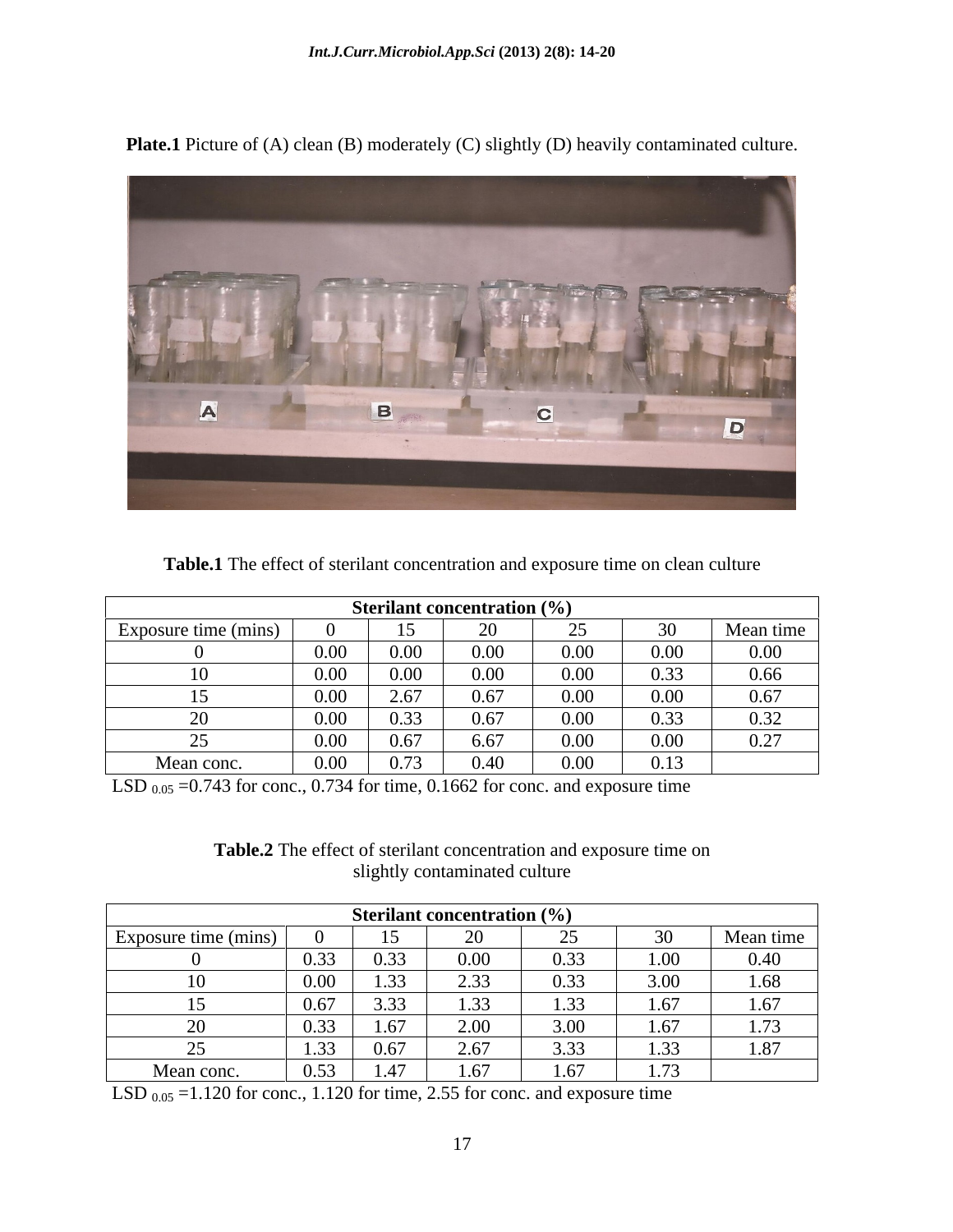| Sterilant concentration (%) |      |                    |      |      |                 |           |
|-----------------------------|------|--------------------|------|------|-----------------|-----------|
| Exposure time(mins)         |      |                    | 20   | ∼    | 30 <sup>2</sup> | Mean time |
|                             | 0.67 | 0.33               | 0.67 | 2.67 | 1.00            | 1.07      |
| 0                           | 0.00 | 67                 | 1.00 | 1.67 | 0.67            | 0.80      |
|                             | 0.00 | 2.33               | 1.33 | 1.67 | 0.67            | 1.20      |
|                             | 0.33 | 1.33               | 1.33 | 1.67 | 0.67            | 1.07      |
|                             | 1.00 | 1.33               | 1.00 | 0.67 | 0.67            | 0.93      |
| Mean conc.                  | 0.40 | $\Omega$<br>$\sim$ | 1.06 | 1.67 | 1.74            |           |

| <b>Table.3</b> The effect of different sterilant concentrations and exposure time on |  |
|--------------------------------------------------------------------------------------|--|
| moderately contaminated culture                                                      |  |

LSD  $_{0.05}$  = 0.29 for conc., 0.29 for time, 0.65 for conc. and exposure time

**Table.4** The effect of different sterilant concentrations and exposure time on heavily contaminated culture

| Sterilant concentration (%)                                        |
|--------------------------------------------------------------------|
| 30<br>Mean time<br>25<br>Exposure time (mins)<br>ZU<br>ں کے        |
| 0.00<br>$0.00\,$<br>3.33<br>4.00<br>2.33<br>4.33                   |
| 0.33<br>5.00<br>2.00<br>0.00<br>3.00                               |
| $0.00\,$<br>4.33<br>0.00<br>2.00<br>0.67<br>$\sim$                 |
| 4.33<br>0.33<br>2.33<br>1.93<br>1.67<br>$\sim$ 00                  |
| 1.00<br>2.20<br>3.00<br>2.33<br>0.67<br>2.67                       |
| 4.07<br>2.67<br>0.26<br>$\sim$<br>$\sqrt{2}$<br>Mean conc.<br>1.1J |

LSD  $_{0.05}$  =1.11 for conc., 1.11for time, 2.484 for conc. and exposure time

Contrary to the result on clean, slightly significantly affected the number of heavily contaminated culture. At no (or export the procedure culture procedure.

In this investigation, the different levels of concentration of Sodium hypochlorite and

and moderately contaminated cultures, the microbes in all the culture evaluated different levels of sterilant concentrations including the control, inferring that Sodium zero) sterilant concentration, more Furthermore, the result of this experiment contaminated cultures (4.07) were has some implication on the microbial load observed. However, the mean separation of the crop. The fact that all the cultures using LSD shows that sterilant evaluated; clean, slightly, moderately and concentrations of 15 %, 20 %, 25 % and heavily contaminated cultures performed 30 % were not different in their effect on badly even at high level concentration of the number of heavily contaminated the sterilant suggests that the crop has a culture. The effect of the interaction high microbial load. This observation is in between different sterilant concentrations agreement with several reports from many and exposure time was not significantly workers on high microbial load of sweet different (Table 4).  $\qquad \qquad$  potato (Rao, 1982; Brant and Blake, 1983; exposure time did not inhibit the growth of including the control, inferring that Sodium hypochlorite is not a good sterilant in sweet potato tissue culture procedure. Sawyer, 1984; Collins, 1984; Crowmo *et al*, 1986; Dusing, 1988; Clerk, 1988).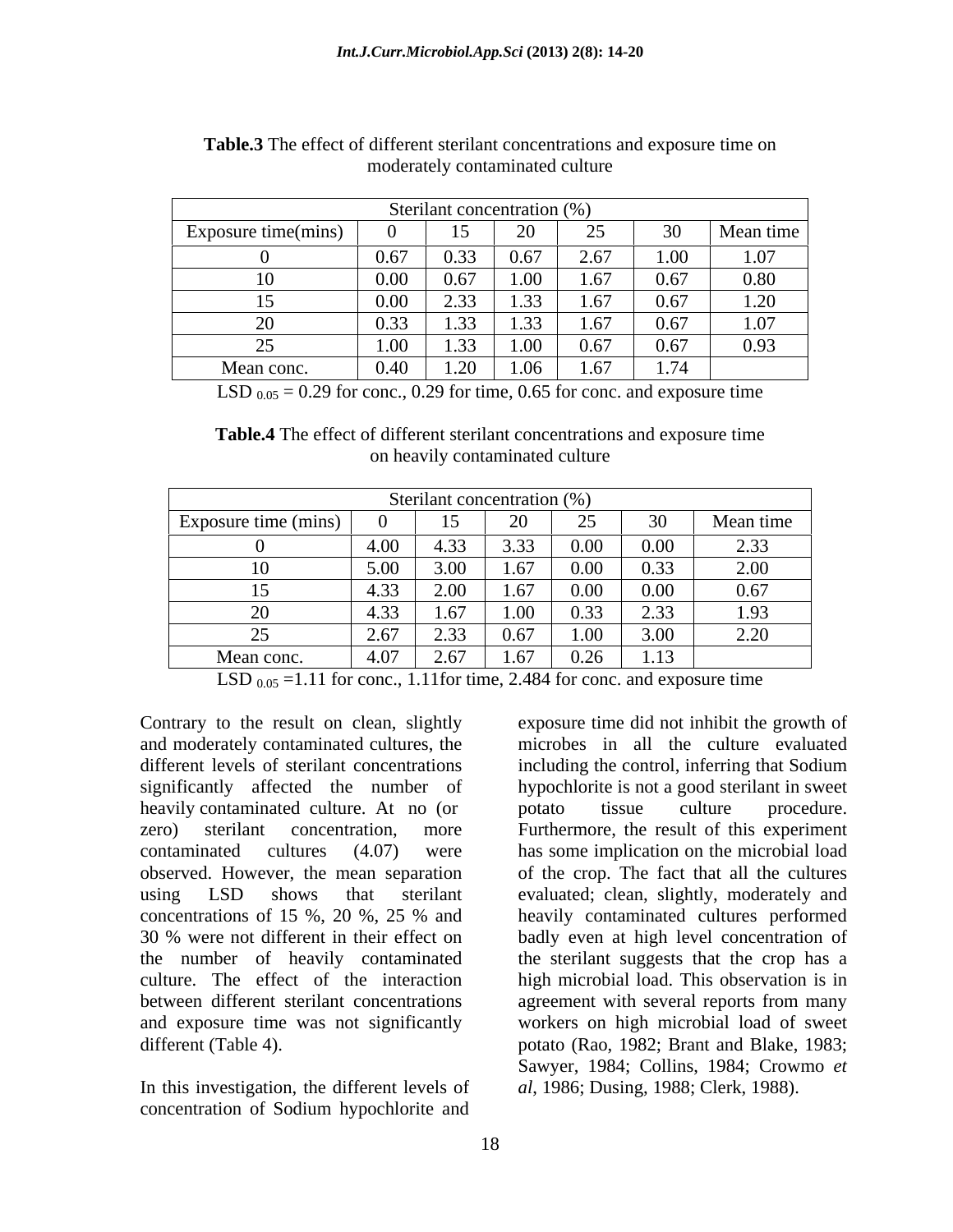The fact that Sodium hypochlorite could studies should be based on the strength of not inhibit the growth of microbes in this experiment could be due to its strength which depends on its constituents. Sodium hypochlorite or bleach consists of 10 % level. In fact it has been observed that the active ingredient of NaClO. Invariably, only 1 % of this active constituent is used. high concentration of sterilants (Pierik, This means that a solution of Sodium 1987). This detrimental effect of high hypochlorite contains 1 part active sterilant concentration also encourages the ingredient (NaClO) and 9 parts tap water. Consequently at low level of this sterilant concentration, the observed high level of contamination was inevitable as the on the explants and this as well favours the strength of Sodium hypochlorite is small. growth of microbes. In this study, this fact This explains why even at higher concentration of Sodium hypochlorite (30 %), eradication of micro-organisms could not be achieved in all the cultures levels of sterilant concentrations of 35 % evaluated. In addition, it has been observed that the response to a particular hormonal message did not only depend on its content Sodium hypochlorite in this study was not or strength (Pierik, 1987), but also upon efficacious in the inhibition of microbes how it is interpreted by its recipient (Curtis *et al*, 1985). Hence the observed high microbial load of this crop may not only depend on the strength of this sterilant but also on its interpretation by the potato results. Subsequently, it is recommended

In the four cultures used in the study; clean, culture studies. slightly, moderately and heavily contaminated cultures, the effect of the sterilizing effect of Sodium hypochlorite was only significant on heavily The authors of this study immensely thank contaminated culture. It was observed that more cultures (4.07) were contaminated at no sterilant application. Invariably this sterilant is not effective in potato tissue culture studies. From this result the in carryin<br>sensitivity of Sodium hypochlorite in laboratory. sensitivity of Sodium hypochlorite in inhibition of microbes in potato tissue<br>
autume studies is extremely low. References culture studies is extremely low, **References** reemphasizing that the strength of the sterilant in this study is low. Hence the choice of sterilant to be used in chemical sterilization of plants for tissue culture

the sterilant (Pierik, 1987).

Generally, explants are sensitive to sterilant concentration especially at higher level. In fact it has been observed that the surface layers of explants are destroyed by 1987). This detrimental effect of high growth of microbes. Another important factor is sterilization time, as lengthy sterilization could have some lethal effect was considered in the choice of levels of sterilant concentration bearing in mind the bleaching effect of the sterilant. Higher levels of sterilant concentrations of 35 % and beyond were avoided.

explants. that other sterilants be used in chemical and therefore is not a very good sterilant in tissue culture studies of sweet potato explants, although little clean and less contaminated culture was observed in some sterilization of potato explants for tissue culture studies.

# **Acknowledgement**

the staff of Tissue Culture Unit (especially Dr Mrs E.N.A Mbanaso and Mr M.U. Okpara) of National Root Crop Research Institute, Umudike for technical assistance in carrying out this work in their laboratory.

## **References**

Anikwe, M.A.N., V.N. Onyia, O.E. Ngwu and Mba, C.N. 2005. Ecophysiology and cultivation practices of arable crops, New generation book, Enugu.